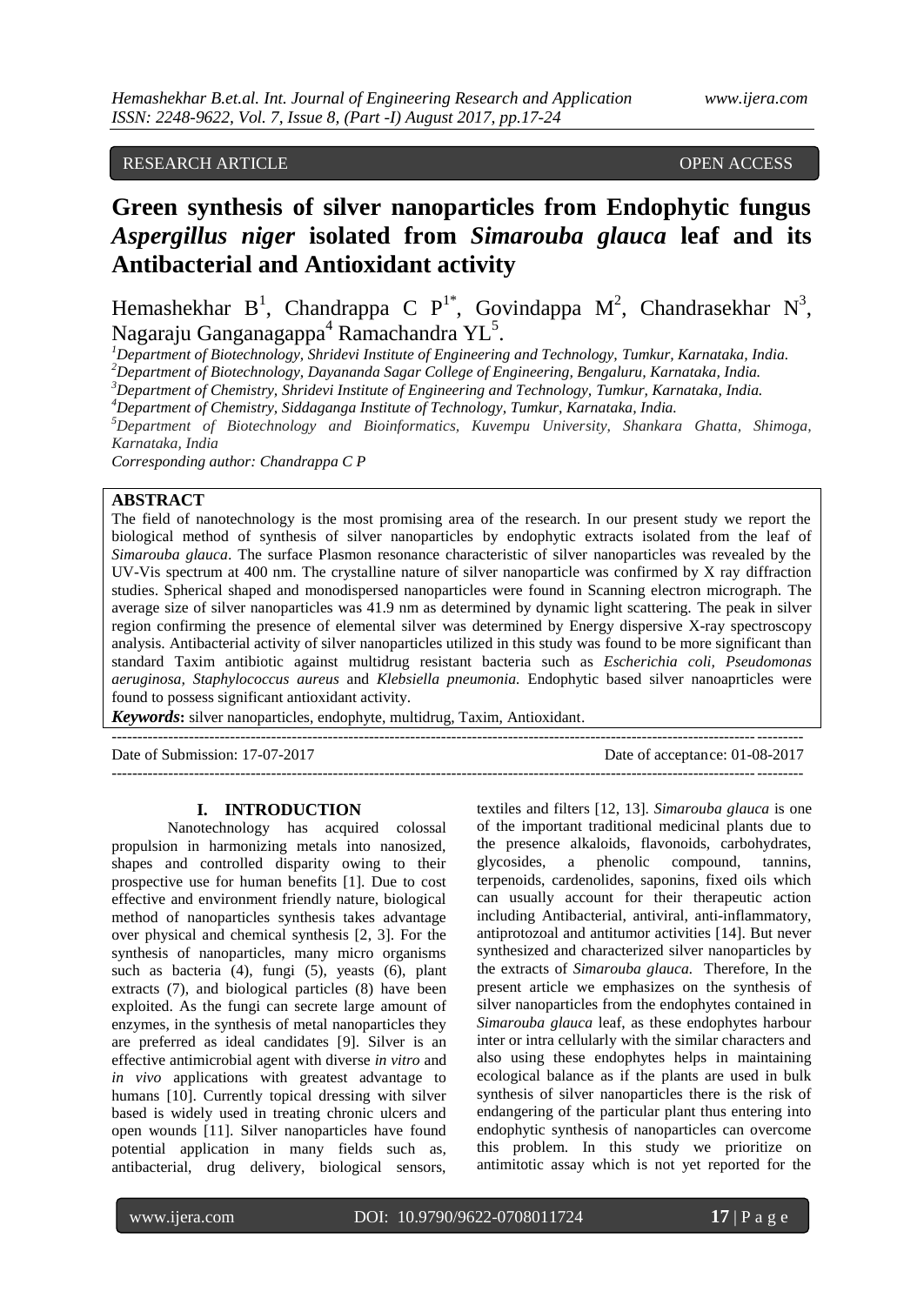silver nanoparticles synthesized from endophytic extracts.

# **II. MATERIALS AND METHODS Isolation of endophytic fungi**

Healthy leaves of *Simarouba glauca* were collected from Shridevi Institute of Engineering and Technology campus in month of April 2016. They were surface cleaned with running tap water to remove contaminants and incised into 0.5 mm pieces and surface sterilized using 0.01% mercuric chloride followed by double distilled water. The leaves were transferred onto PDA (Potato Dextrose Agar) medium and incubated for 7 days for the growth of endophytic fungi. Stock cultures and subcultures were maintained for future processes.

#### **Identification of endophytic fungi**

Endophytic fungus isolated from leaf of *Simarouba glauca* was identified as *Aspergillus niger* based on morphological characteristics, colony growth and hyphae (Fig-1).

# **Preparation of endophytic extracts**

The mycelia of *Aspergillus niger* from growing edge was inoculated into 1000 mL Erlenmeyer flask containing 500 mL of Potato Dextrose broth medium and incubated for one week on a rotary shaker at 25° C. The collected culture filtrate was filtered through a Whatman filter paper followed by centrifugation at 10,000 rpm for 15 min and supernatant was collected and stored for further analysis.

#### **Synthesis of silver nanoparticles**

5 ml of endophytic extracts was treated with 45 ml of aqueous 5 mM silver nitrate in Erlenmeyer flask which was kept for incubation for a period of 24 hours at room temperature in dark condition. The endophytic extract with silver nitrate was centrifuged at 10,000 rpm for 10 min where supernatant was discarded and pellate was washed repeatedly with double distilled water to washout un reacted silver nitrate and endophytic extracts. The left over pure pellate was stored for further experiments.

# **Characterization of silver nanoparticles**

The reduction of silver ions was primarily monitored using UV visible spectroscopy (Agilent Cary 60). The analysis was performed by continuous scanning between the wavelengths of 300 – 700 nm. The diffracted intensities were recorded for 2θ angles from  $10^0$  to  $80^0$  by XRD diffractometer Rigaku-SmartLab with monochromatized Cu-Kα radiation. FT- IR spectra were recorded with Bruker- alpha. 100 mg of dried sample was mixed with 100 mg of spectral grade KBr and pressed into discs under hydraulic pressure.The size and surface morphology

was studied using scanning electron microscopy (Ultra 55 Model-II, Carl Zeiss SEM machine). EDX analysis was carried out to check the elemental composition of nanoparticles that gives the elemental knowledge of sample.

# **Anti- bacterial assay**

The disc diffusion method was used to carried out antibacterial activity of silver nanoparticles on *Escherichia coli, Pseudomonas aeruginosa, Staphylococcus aureus* and *Klebsiella pneumonia*. Mackonkey broth (HiMedia) medium was used to sub culture bacteria and was incubated at 37°C for 24h. Overnight fresh cultures were collected and spread on Mackonkey agar plates to cultivated bacteria. 5 mm sterile discs were saturated with double distilled water, Taxim (standard antibiotic), AgNPs and endophytic extracts were placed in each plate and incubated again at 37°C for 24h. Antibacterial activity was measured based on zone of inhibition around the disc impregnated with double distilled water, Taxim (standard antibiotic), AgNPs and endophytic extracts.

# **In vitro antioxidant activity DPPH radical scavenging assay**

To determine the scavenging ability, 1 ml of various concentrations of silver nanoparticles and ascorbic acid (standard) were prepared with 4 ml of DPPH solution separately (15). The mixture was mixed vigorously and kept in the dark for 30 min before measuring the absorbance at 517nm against blank. Then the scavenging activity was calculated using the following equation.

Scavenging effect  $(\%) = [1-Absorbance of sample/$ Absorbance of Control $] \times 100$ 

#### **Antimitotic assay**

The antimitotic activity of synthesized silver nanoparticles was studied using *Allium cepa* root tips (16). *Allium cepa* root tips were treated for 48 hours with synthesized nanoparticles, quercetin (10mg/ml, 5mg/ml; quercetin – 1mg/ml) and distilled water were used. The root tips were fixed with 1:3 acetoalcohol and squash with acetocarmine stain was prepared and monitored for cellular, nucleolar, and chromosomal abnormalities. The mitotic indices were determined for each root tip manually, scoring approximately 500 cells under high resolution bright field light microscopy (100 x oil immersions) and the phases were observed. Dividing cells include prophase, metaphase, anaphase, and telophase. The cells were examined for the abnormalities like chromosomal fragments, vagrant chromosomes, chromosomal gaps, anaphase, multipolar anaphases, and telophases and stick chromosomes. The mitotic index was calculated by using the formula: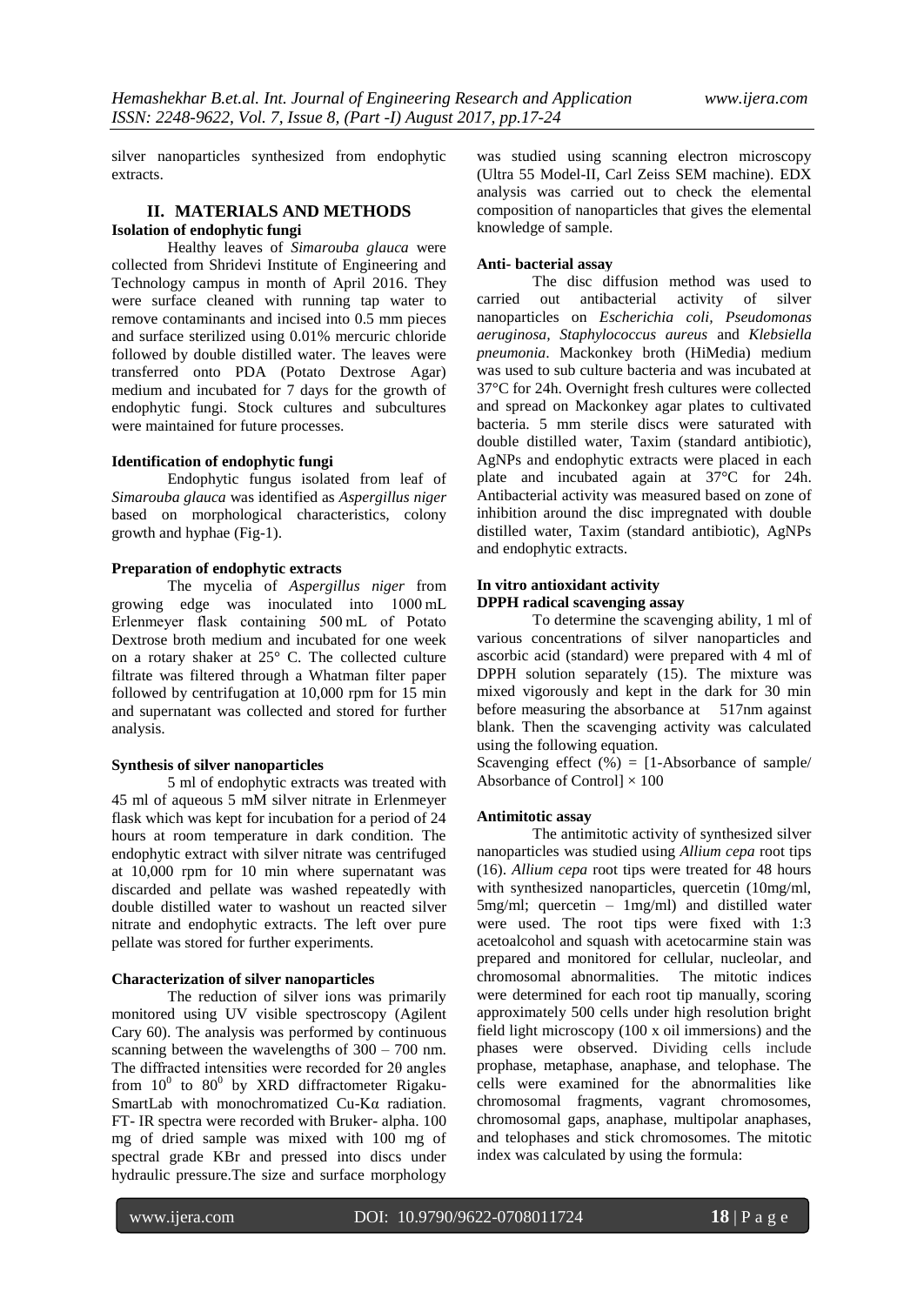**Mitotic index = [Number of dividing cell/Total number of cells] x 100%**

# **III. RESULTS AND DISCUSSION Isolation of endophytic fungi**

The isolated endophytic fungi were identified as *Aspergillus niger* based on microbial observation,

colony growth, morphological characteristics and hyphae, was identified as *Aspergillus niger* (Fig 1). *Withania somnifera* leaf is also been used in the isolation of endophytes and synthesis of silver nanoparticles [17]. *Aspergillus terreus, Aspergillus fumigatus* and *Aspergillus Niger* were used in the synthesis of Silver Nanoparticles [18-20].



**Fig 1**. A) Inoculation of leaf on PDA medium. B) Growth of endophytic fungus on the PDA medium after the incubation period of 7 days. C) *Aspergillus niger.*

#### **Synthesis of Silver nanoparticles**

Silver ions were reduced to silver nanoparticles when added endophytic extracts and it was observed that the color of the mixed solution turned from pale yellowish to dark brown which indicated the formation of silver nanoparticles due to surface Plasmon resonance after 24 h of incubation (Fig 2) [21-24]. The formation and stability of silver nanoparticles in the solution are confirmed by UV-vis spectrophotometer studies.



**Fig 2**. A) Endophytic extract, B) just after the addition of silver nitrate, C) After 24 hours of incubation in dark condition.

## **Characterization of silver nanoparticles**

Synthesis of silver nanoparticles from endophyte *Aspergillus* extract isolated from *Simarouba glauca* has showed astounding strong broad spectra of 400 nm. [25-28]. This was further confirmed by X ray diffraction analysis, the lattice plane indexed to the (111), (200), (220), (311) with the Bragg reflections with 2θ values of  $38^0$ ,  $44^0$ ,  $64^0$ , 77<sup>0</sup> , (JCPDS file no. 4-783). G Rajakumar et al also reported the XRD patterns for which XRD pattern of our sample resembles which suggests that the synthesized silver nanoparticles from endophyte

*Aspergillus niger* isolated from *Simarouba glauca* are biphasic in nature. [29-33].

The functional group was confirmed by FT-IR analysis, a broad band between  $3289 \text{ cm}^{-1}$  is due to strong O-H stretching intermolecular bond of alcohol, the band at  $2916 \text{ cm}^{-1}$  corresponds to medium C-H stretching Alkenes, the medium band at  $1597 \text{ cm}^{-1}$ corresponds to N-H bending amine, the medium band at 1387 cm<sup>-1</sup> corresponds to C-H bending aldehyde, the strong band at  $1062 \text{ cm}^{-1}$  corresponds to C-O stretching primary alcohol, the strong band at 536 indicates C-L stretching halo compound (Fig 3) [34,35].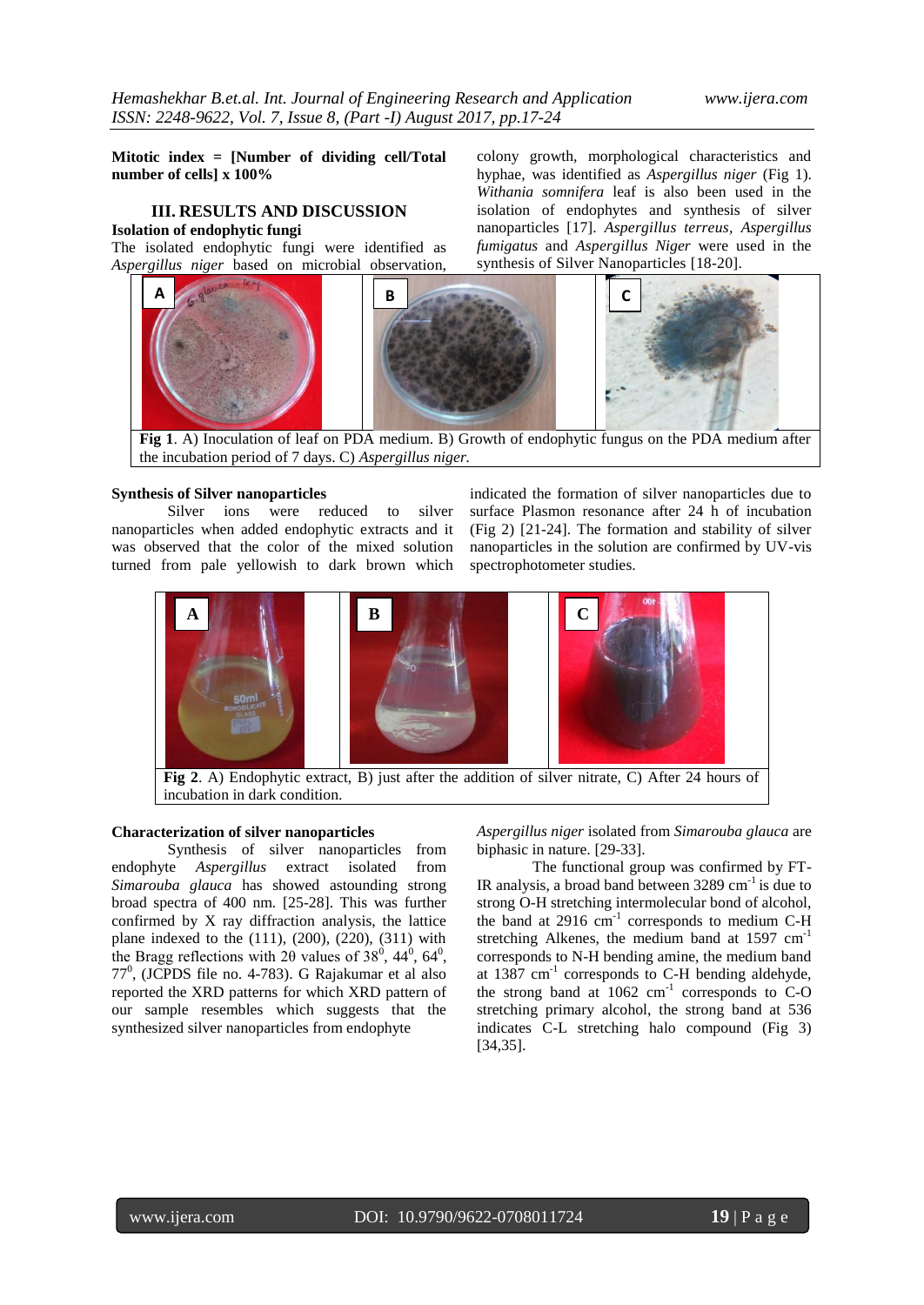

Scanning Electron Microscopy analysis was performed to study size and surface morphology of the silver nanoparticles synthesized from endophyte *Aspergillus niger* extracts*.* The average particle size

was 41.9 nm calculated using Debye- Scherrer equation (Fig 4) [36, 37]. EDX analysis suggested that silver and oxygen are present in the sample, also it confirmed that the sample contains silver nanoparticles (Fig 5).



#### **ANTI- BACTERIAL ASSAY**

The antibacterial activity of silver nanoparticles and endophytic extract was performed by disc diffusion method. The results indicated that the endophytic extract alone was failed to exhibit antibacterial effect against the tested microorganisms. Nevertheless, silver naoparticles showed the significant antibacterial activity against the tested microorganisms (Fig 6, Table-1) [38, 39].



Fig - 6. Antibacterial activity of silver nanoparticles synthesized from endophyte Aspergillus niger extract isolated from Simarouba glauca leaf.

I. Escherichia coli, II. Pseudomonas aeruginosa, III. Staphylococcus aureus, IV. Klebsiella pneumonia. 1. Double distilled water, 2. Taxim (antibiotic), 3. AgNPs, 4. Endophytic extract.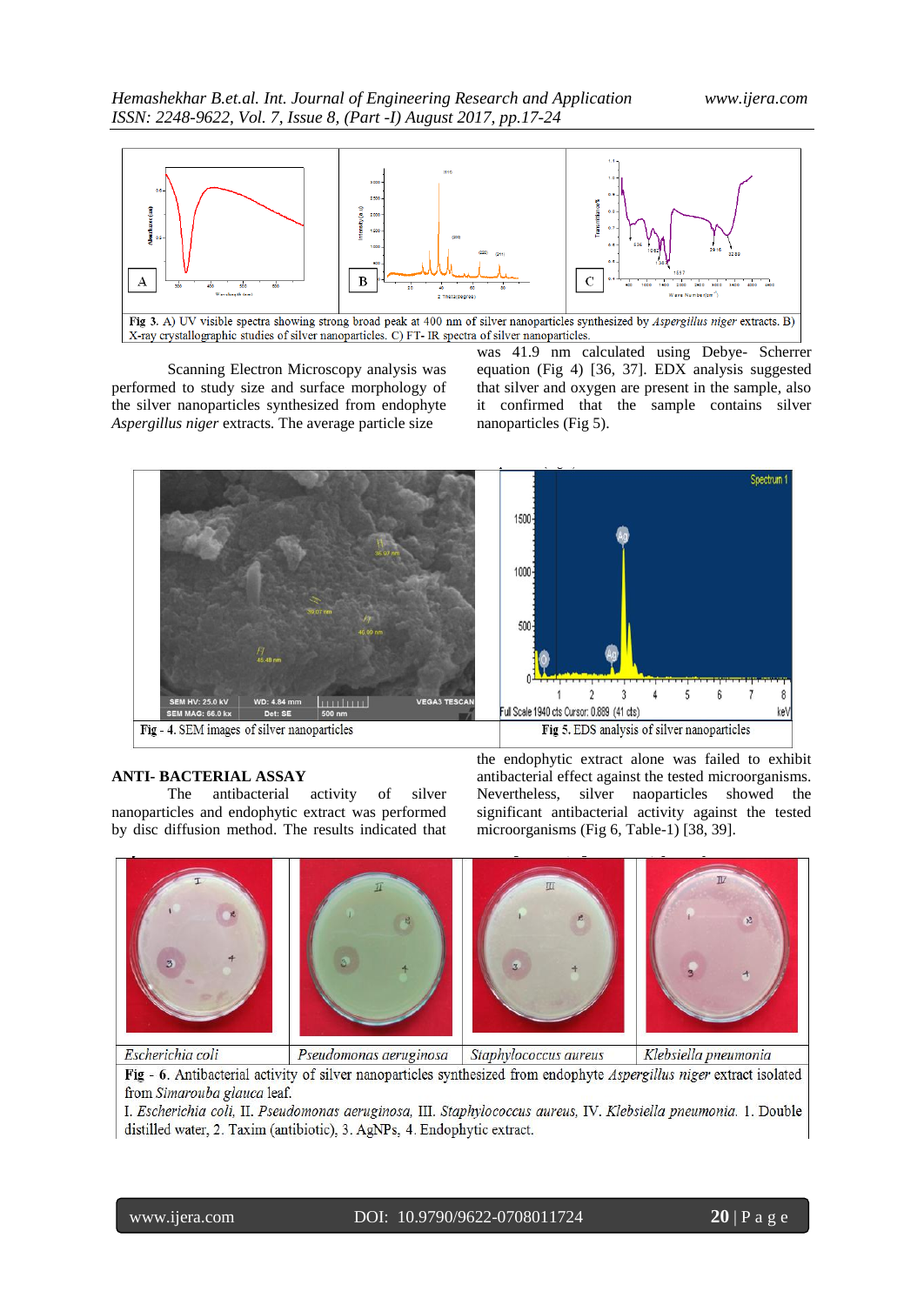| Table-1. Antibacterial activity of silver nanoparticles synthesized from endophyte Aspergillus niger extracts isolated |                    |         |                     |                           |                    |  |  |
|------------------------------------------------------------------------------------------------------------------------|--------------------|---------|---------------------|---------------------------|--------------------|--|--|
| from Simarouba glauca leaf.                                                                                            |                    |         |                     |                           |                    |  |  |
| Zone of inhibition of test organisms (mm)                                                                              |                    |         |                     |                           |                    |  |  |
| Sl. No                                                                                                                 | Test organisms     | Control | Standard            | Sample                    | Endophytic extract |  |  |
|                                                                                                                        | Escherichia coli   |         | 19±1.7 <sup>b</sup> | $26 \pm 0.9^b$            |                    |  |  |
| $_{\rm II}$                                                                                                            | Pseudomonas spp    |         | $15 \pm 1.3^a$      | $21 \pm 1.6$ <sup>b</sup> |                    |  |  |
| Ш                                                                                                                      | Staphylococcus spp |         | $18 \pm 1.5^a$      | $24 \pm 1.2$ <sup>b</sup> |                    |  |  |
| <b>IV</b>                                                                                                              | Klebsiella spp     |         | $17 \pm 1.0^a$      | $20 \pm 1.4^a$            |                    |  |  |

Values were expressed as the means of three replicates ± SD.

# **ANTIOXIDAT ASSAY DPPH ASSAY**

The synthesized nanoparticles and Ascorbic acid showed the percentage inhibition graphically and the



antioxidants (41).

#### **ANTIMITOTIC ASSAY**

The outcomes of antimitotic assay for synthesized silver nanoparticles, distilled water, Quercetin in different stages of cell cycle are depicted in figure-

10, 11, 12 and table 2. The meristem division of the *Allium cepa* is similar to the cancer cell division and hence we have selected the same for evaluation of anticancer activity of silver nanoparticles [42].

IC<sub>50</sub> value was found to be  $58\mu g/ml$  and 147  $\mu g/ml$ for ascorbic acid and silver nanoparticles respectively (Fig7) [40]. Many authors suggested that synthesized silver nanoparticles can be used as strong





www.ijera.com DOI: 10.9790/9622-0708011724 **21** | P a g e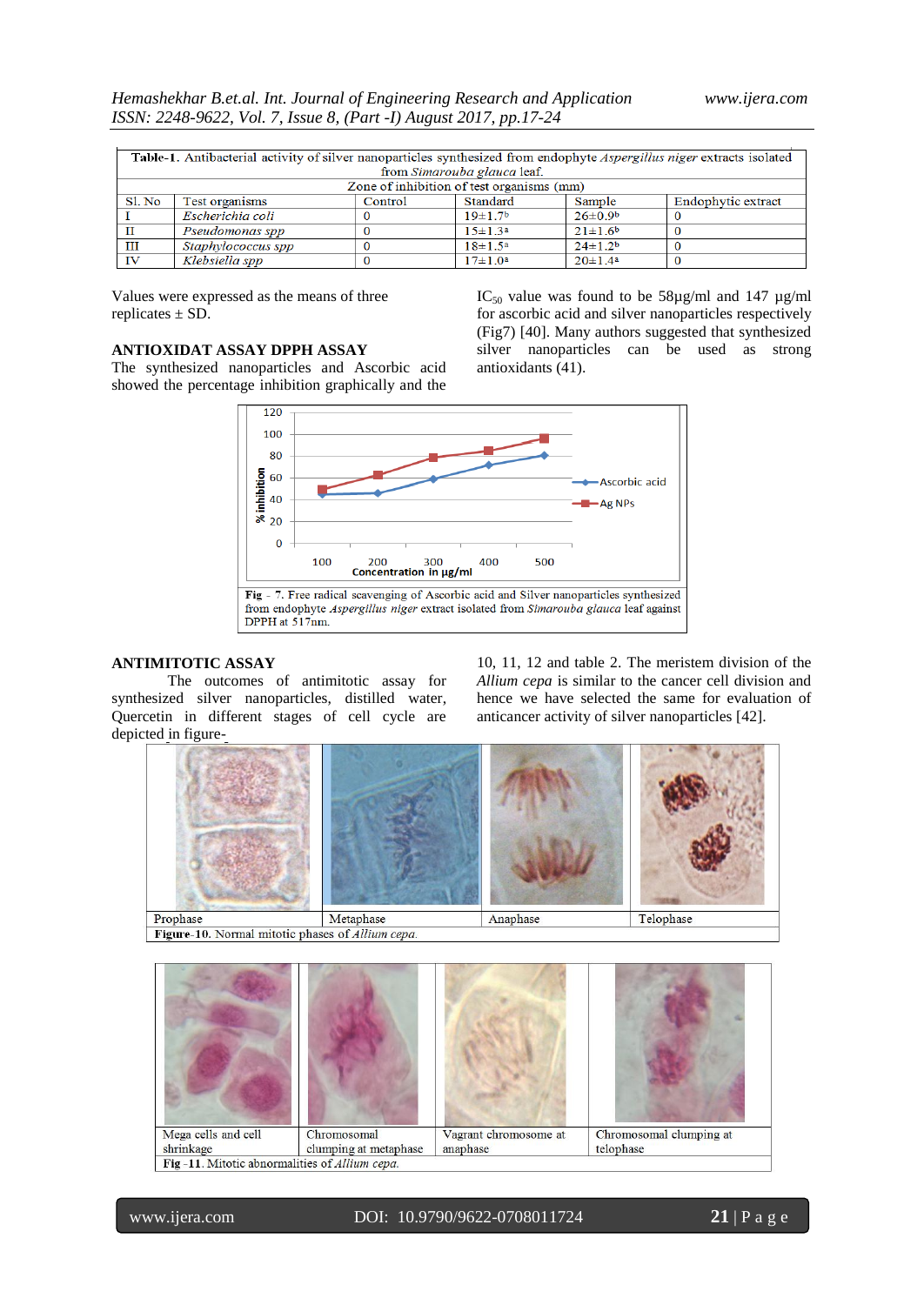| Table 2. Antimitotic activity of silver nanoparticles |                      |                    |               |  |  |  |
|-------------------------------------------------------|----------------------|--------------------|---------------|--|--|--|
| Sl. No.                                               | Sample               | Concentration      | Mitotic index |  |  |  |
|                                                       | Distilled water      |                    | 94.22         |  |  |  |
|                                                       | $Ag$ NPs             | $10 \text{ mg/ml}$ | 25.19         |  |  |  |
|                                                       | Ag NPs               | $5 \text{ mg/ml}$  | 32.52         |  |  |  |
|                                                       | Quercetin (Standard) | 1mg/ml             | 23.98         |  |  |  |



# **IV. CONCLUSION**

The present study revealed that silver nanoparticles can be synthesized by aqueous extract of *Aspergillus niger* isolated from *Simarouba glauca*  leaf. SEM analysis showed that the sizes of the synthesized AgNps ranged from 36.97 to 46.07 nm. Synthesized silver nanoparticles displayed excellent antibacterial activity against tested microorganisms comparatively with standard antibiotic used. A significant antioxidant activity was also shown by silver nanoparticles and it woukd be appropriate for the development of new drugs for various ailments.

#### **ACKNOWLEDGEMENT**

We express our sincere gratitude to Dr M R Hulinaykar, Honorable Managing Trustee, Sri Shridevi Charitable Trust, Tumakuru, Karnataka, India and Dr Gurulingappa M Patil, Principal, Shridevi Institute of Engineering and Technology, Sira Road, Tumkur, Karnataka, India for their support, encouragement and extending all the necessary facilities in the college for the successful completion of this work. One of the authors Dr. G. Nagaraju thanks **DST Nanomission.** Govt. of India, New Delhi for financial support to carry out the research work (Project No. SR/NM/NS-1262/2013 (G) dated 18-03-2015).

#### **REFERENCES**

[1] D. Singh, V. Rathod, S. Ninganagouda, J. Herimath, P. Kulkarni, - Biosynthesis of silver nanoparticles by endophytic fungi Pencillium sp. Isolayed from Curcuma Longa (turmeric) and its antibacterial activity against pathogenic gram negative

- [2] bacteria, Journal of Pharmacy Research, pp. 448- 453, 2013.
- [3] R. Veerasamy, T. Zi. Xin, S. Gunasagaran, T. F. Wei Xiang, E.F Chou Yang, N. Jeyakumar, S.A. Dhanaraj, - Biosynthesis of silver nanoparticles using mangosteen leaf extract and evaluation of their antimicrobial activities, Journal of Saudi Chemical Society, pp. 113–120, 2011.
- [4] H.M.M. Ibrahim, Green synthesis and characterization of silver nanoparticles using banana peel extract and their antimicrobial activity against representative microorganisms, Journal of Radiation Research and Applied Sciences, pp. 265- 275, 2015.
- [5] A.G. Ingale, A.N. Chaudhari, Biogenic synthesis of nanoparticles and potential applications: An eco friendly approach, J. Nanomed. Nanotechol, pp.1-7, 2013.
- [6] K. Kathiresan, S. Manivannan, M.A. Nabeel, B. Dhivya, - Studies on silver nanoparticles synthesized by a marine fungus, *Penicillium fellutanum* isolated from coastal mangrove sediment, Colloids Surf. B Biointerfaces, pp. 133-137, 2009.
- [7] M.A. Farooqui, P.S. Chauhan, P. Krishnamoorthy, J. Shaik, - Extraction of silver nanoparticles from the leaf extracts of clerodendrum inerme, Digest Journal of Nanomaterials and Biostructures, pp. 43- 49, 2010.
- [8] K.P. Upendra, S.S. Preeti, S. Anchal, Bioinspired synthesis of silver nanoparticles, Digest Journal of Nanomaterials and Biostructures, pp. 159-166, 2009.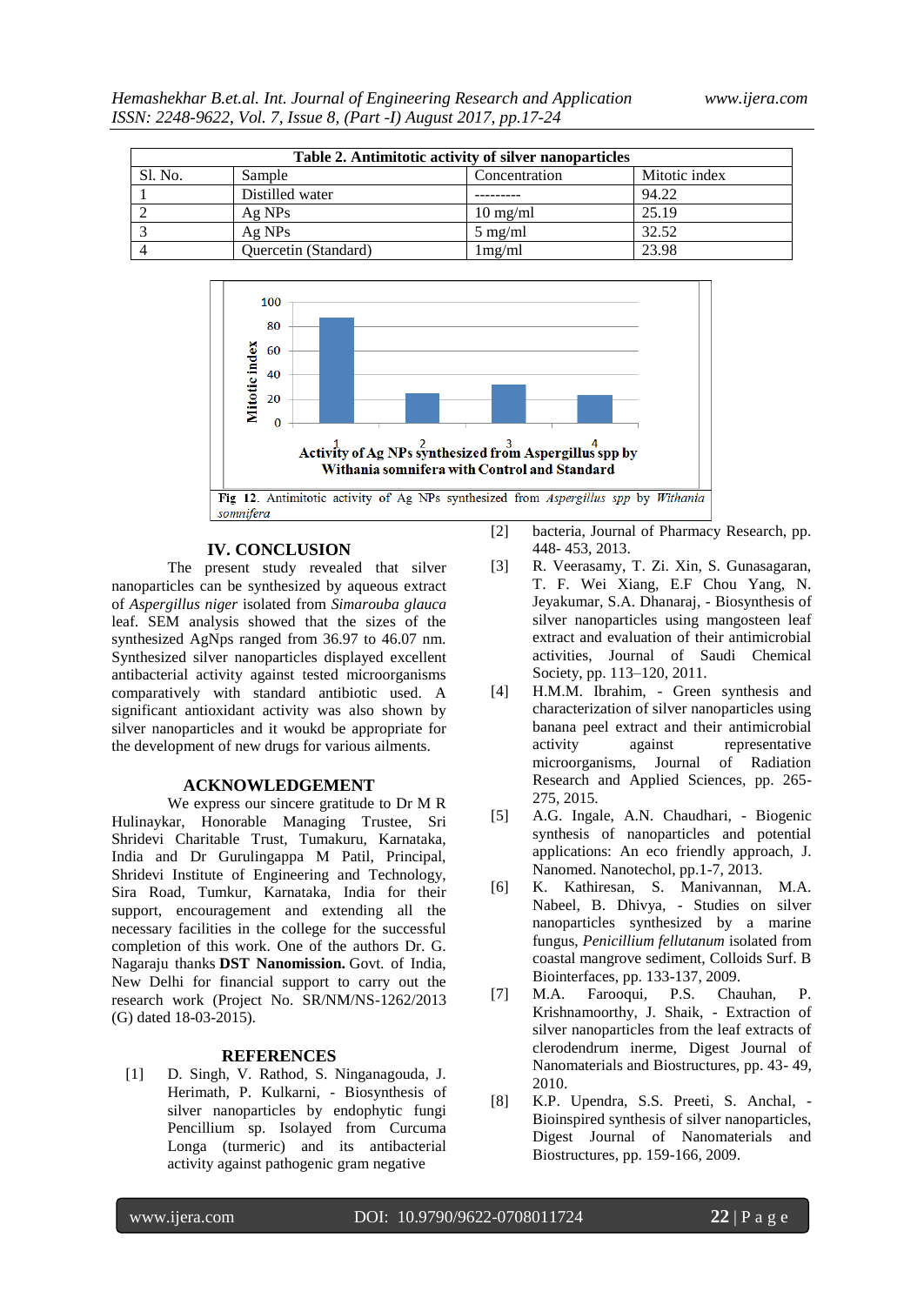- [9] V.L. Das, R. Thomas, T.V. Rintu, E.V. Soniya, J. Mathew, E. K. Radhakrishnan, - Extracellular synthesis of silver nanoparticles by the Bacillus strain CS 11 isolated from industrialized area, 3 Biotech, pp. 121–126, 2014.
- [10] Guangquan Li, Dan He, Y. Qian, B. Guan, Song Gao, Yan Cui, K. Yokoyama, Li Wang, - Fungus mediated green synthesis of silver nanoparticles using *Aspergillus terreus*, International Journal of molecular science, pp. 466-476, 2012.
- [11] M. Kowshik, S. Ashtaputre, S. Kharrazi, W. Vogel, J. Urban, S.K. Kulkarni and K. M. Paknikar, - Extracellular synthesis of silver nanoparticles by a silver-tolerant yeast strain MKY3, [Nanotechnology,](http://iopscience.iop.org/journal/0957-4484) pp. 95-100, 2002.
- [12] S. Ahmed, M. Ahmad, B.L. Swami, S. Ikram. - A review on plants extract mediated synthesis of silver nanoparticles for antimicrobial applications: A green expertise, Journal of Advanced Research, pp. 17-28, 2016
- [13] [S. Iravani,](https://www.ncbi.nlm.nih.gov/pubmed/?term=Iravani%20S%5BAuthor%5D&cauthor=true&cauthor_uid=26339255) [H. Korbekandi,](https://www.ncbi.nlm.nih.gov/pubmed/?term=Korbekandi%20H%5BAuthor%5D&cauthor=true&cauthor_uid=26339255) [S.V.](https://www.ncbi.nlm.nih.gov/pubmed/?term=Mirmohammadi%20S%5BAuthor%5D&cauthor=true&cauthor_uid=26339255)  [Mirmohammadi,](https://www.ncbi.nlm.nih.gov/pubmed/?term=Mirmohammadi%20S%5BAuthor%5D&cauthor=true&cauthor_uid=26339255) [B. Zolfaghari,](https://www.ncbi.nlm.nih.gov/pubmed/?term=Zolfaghari%20B%5BAuthor%5D&cauthor=true&cauthor_uid=26339255) - Synthesis of silver nanoparticles: chemical, physical and biological methods. [Res Pharm Sci.](https://www.ncbi.nlm.nih.gov/pmc/articles/PMC4326978/) pp. 385–406, 2014.
- [14] J.L. Elechiguerra, J.L. Burt, J.R. Morones, A.C. Bragado, X. Gao, H. H Lara, M.J. Yacaman, - Interaction of silver nanoparticles with HIV-I, Journal of Nanobiotechnol, pp. 1-10, 2005.
- [15] L.K. Santhana, D. Sangeetha, S. Sivamani, M. Tamilarasan, T.P. Rajesh, B. Anandraj, - *In vitro* antibacterial, antioxidant, haemolytic, thrombolytic activities and phytochemical analysis of *Simarouba glauca* leaves extracts, International Journal of Pharmaceutical Sciences and Research, pp. 432-437, 2014.
- [16] A.K. Singh, V. Rathod, D. Singh, S. Ninganagouda, Prema Kulkarni, Jasmine Mathew, Manzoor ul Haq, - Bioactive Silver nanoparticles from endophytic fungus *Fusarium* sp. Isolated from an ethnomedical plant *Withania somnifera* (Ashwagandha) and its antibacterial activity, International Journal of Nanomaterials and Biostructures, pp. 15-19, 2015.
- [17] C.P. Chandrappa, M.Govindappa, N. Chandrasekar, Sonia Sarkar, Sepuri Ooha, R. Channabasava, - Endophytic synthesis of silver chloride nanoparticles from *Penicillium* sp. of *Calophyllum apetalum* Advances in Natural Sciences: Nanoscience and Nanotechnology, pp. 1-5, 2016.
- [18] C. [Kuber, S.F.Bhainsa.](http://www.sciencedirect.com/science/article/pii/S0927776505003504) D'Souza, Extracellular biosynthesis of silver nanoparticles using the fungus *Aspergillus fumigates,* Colloids and surfaces B: Biointerfaces, pp. 160-164, 2006.
- [19] A. Braca, N. De Tommasi, L. Di Bari, C.Pizza, M. Politi, I. Morelli, - Antioxidant principles from Bauhinia terapotensis, J. Nat. Prod, pp. 892–895, 2001.
- [20] C.P.Chandrappa, M.Govindappa, N.V.Anil Kumar, - *In vitro* antimitotic, antiproliferative and DNA fragmentation assay of ethanol extract of *Carmona retusa*  (Vahl.) Masam, ACB, pp. 52-57, 2013.
- [21] Y.K. Mohanta, S.K. Panda, R. Jayabalan, N. Sharma, A.K. Bastia, T.K. Mohanta, - Antimicrobial, Antioxidant and Cytotoxic Activity of Silver Nanoparticles Synthesized by Leaf Extract of Erythrina suberosa (Roxb.), Frontiers in Molecular Biosciences, pp. 14. 1-9, 2017.
- [22] A. K. Gade, P. Bonde, A. P. Ingle, P. D. Marcato, N. Duran, M. K. Rai, - Exploitation of *Aspergillus Niger* for Synthesis of Silver Nanoparticles, Journal of Biobased Materials and Bioenergy, pp. 1–5, 2008.
- [23] A. Bankar , B. Joshi , A. Ravi Kumar, S. Zinjarde, - Banana peel extract mediated novel route for the synthesis of silver nanoparticles, Colloids and Surfaces A: Physicochemical and Engineering Aspects, pp. 58–63, 2010.
- [24] M. Rai , A. Yadav, A. Gade, Silver nanoparticles as a new generation of antimicrobials, Biotechnology Advances, pp. 76–83, 2009.
- [25] R.Nithya, R.Ragunathan, Synthesis of silver nanoparticle using pleurotus sajor caju and its antimicrobial study, Digest Journal of Nanomaterials and Biostructures, pp. 623 – 629, 2009.
- [26] Y. rong Ma,H. yun Niu, X.le Zhang, Y. qi Cai, - Colorimetric detection of copper ions in tap water during the synthesis of silver/dopamine nanoparticles, ChemComm, pp. 12643–12645, 2011.
- [27] Y.Kobayashi, H. Katakami, E. Mine, D. Nagao, M. Konno, L.M. Liz-Marzan, - Silica coating of silver nanoparticles using a modified Stober method, Journal of Colloid and Interface Science, pp. 392–396, 2005.
- [28] K. C. Song, S.M. Lee, T.S.Park, B.S.Lee, Preparation of colloidal silver nanoparticles by chemical reduction method, Korean J. Chem. Eng., pp. 153-155, 2009.
- [29] A. Frattini, N. Pellegri, D. Nicastro, O. de Sanctis, - Effect of amine groups in the